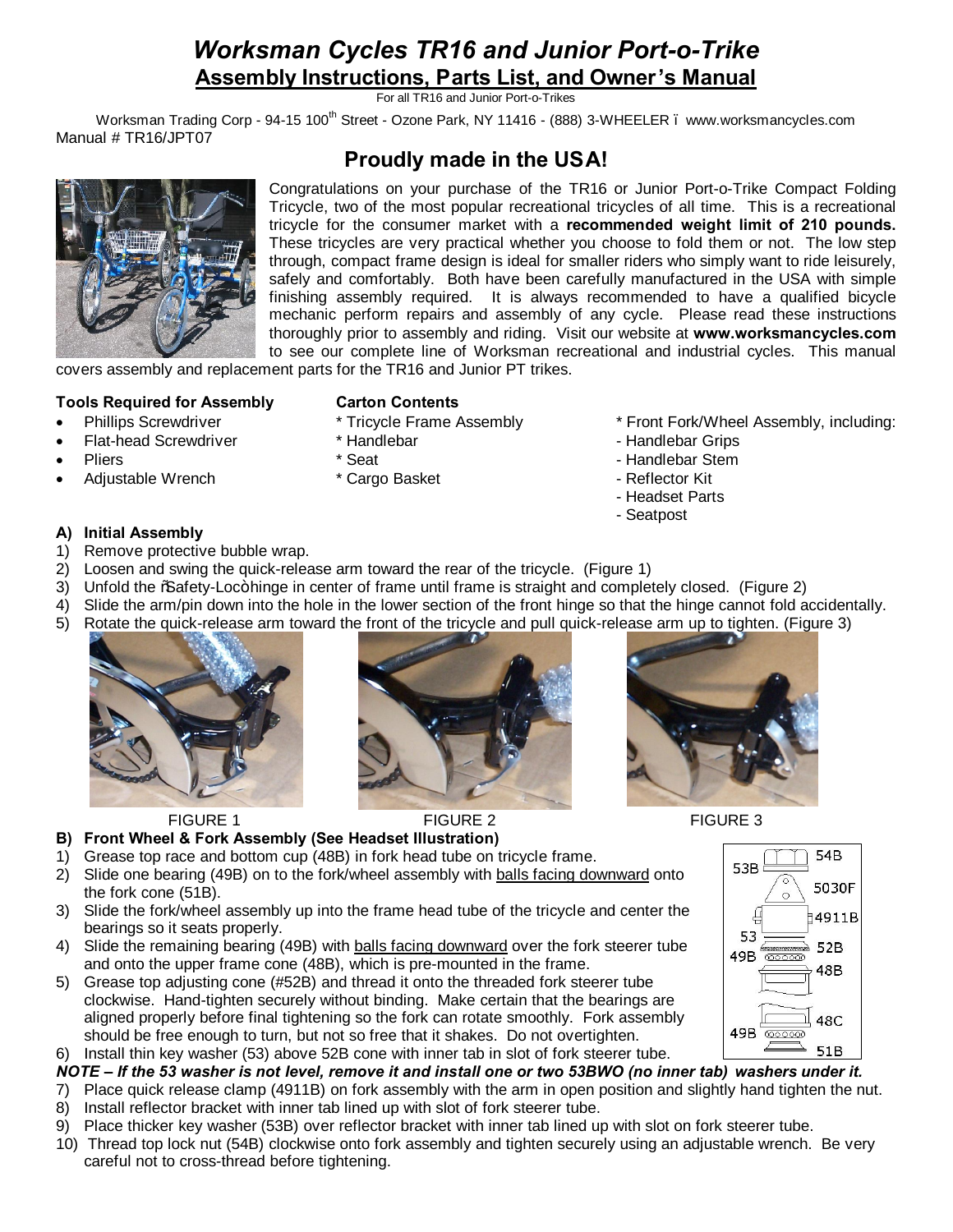Worksman Trading Corp - 94-15 100<sup>th</sup> Street - Ozone Park, NY 11416 - (888) 3-WHEELER . www.worksmancycles.com Manual # TR16/JPT07

# **C) Handlebar and Parts Installation**

- 1) Open fork quick-release (4911B)  $%$  tightening arm (with black rubber handle.)
- 2) Insert the Handlebar Stem (55E) at least  $4+$  into the fork steer tube with the head of the stem facing forward.
- 3) Hand-tighten the nut on the 4911B quick-release securely and close the L-Tightening arm). Note You should be able to pull this arm closed without great pressure at this time. This will be readjusted at time of final assembly. Excessive force can cause damage. If the arm requires force to close, simply back the nut off a bit at this time.
- 4) Insert the handlebar (55F) into the opening of the stem. The handlebar ends should angle toward the rear of the tricycle. If the handlebar does not slip into the stem easily, simply loosen the adjusting bolt and use a flat head screwdriver to slightly pry open.
- 5) Once handlebar is inserted into the stem, using an adjustable wrench, tighten the adjusting nut. However, at this time, do not tighten fully as this will also be adjusted in final assembly process.
- 6) Install brake levers onto the handlebars.
- 7) Slide handlebar handgrips (55B) onto the bar end with finger points facing forward and slightly downward. It may be helpful to rinse grips in warm water for 30 seconds, dry and then install.
- 8) *On 3 speed models*, attach shift lever to handlebar.

# **D) Installation of Pedals (See illustration)**

Pedals are marked  $\frac{1}{2}$  for left and  $\frac{1}{2}$  for right on the threaded end of the pedal axle. Screw the right pedal marked "R" clockwise into the right crank arm (chain and sprocket side). Screw the  $%$  pedal *counterclockwise* into the left crank arm. Secure pedals tightly. (Recommended torque: 275 pounds.) *Attempts to install pedals on wrong side will result in damage to* 

*the thread. DAMAGE CAUSED BY FAILURE TO FOLLOW THESE INSTRUCTIONS WILL NOT BE WARRANTIED.*

# **E) Installation of Rear Cargo Basket**

- 1) Place basket on frame, centering basket between rear wheels and frame platform.
- 2) Place washers on basket bolts. Hold the metal strap under the basket and align the holes with the holes on the frame.
- 3) Slide bolts through basket holes, frame, and thread securely into the strap.

# **F) Installation of Seatpost**

- 1) Place seatpost into saddle clamp located on the bottom of the saddle and slightly tighten saddle clamp securely using an adjustable wrench or socket. Make certain that the tapered end of the seatpost clamp is fully through the clamp. Open seatpost quick-release clamp on frame by pulling lever to loose position and loosening the nut. (Same as handlebar quick release operation.) Insert the seatpost into the frame to the desired height level (must be inserted at least  $3.5+)$ . Hand-tighten nut and push clamp arm to tightened position. Make certain at this point that the seatpost is tight and does not rotate.
- 2) Adjust the seat angle to desired position with the nose of the seat slightly up. Tighten saddle clamp with a wrench (35 pounds of foot torque). This must be tight to avoid rotation or slipping of the seat on the post. Adjustment of the seat height is a personal preference. However, it is recommended that the height be adjusted so that the ball of the foot comfortably touches the pedal when the knee is slightly bent and the pedal is in its lowest position.

# **G) Reflectors**

- The rear reflector (red square) goes on the outside of the basket, and is bolted through the mount that is built into the basket as shown.

- The front reflector (white square) installs the same way, but it is bolted through the front reflector bracket that was installed in the headset assembly.

- The wheel reflectors (white arched or rectangular) install on the inside of the two layers of spokes. The spoke has a groove that will be facing you that is placed onto the spoke. Insert a bolt though the hole, sandwiching the spoke between the reflector and the head of the bolt as shown. The bolt will thread into a nut that must be placed into the back of the reflector.

# **H) Final Assembly**

- 1) Handlebar- Open Quick Release Clamp. Reposition stem in frame to achieve the desired height, keeping minimum stem insertion at  $4+$  (See Section C.) Squarely position the bars in line with front wheel and re-tighten the clamp.
- 2) Tires- Check for proper tire inflation. See sidewall of tire for maximum PSI. Maximum tire inflation is indicated on the sidewall of the tire.
- 3) Drum Brakes (if included) are pre-adjusted at the factory. However, if the wheel is not turning freely as a result of a tight drum brake, readjust the cable adjusting screw.







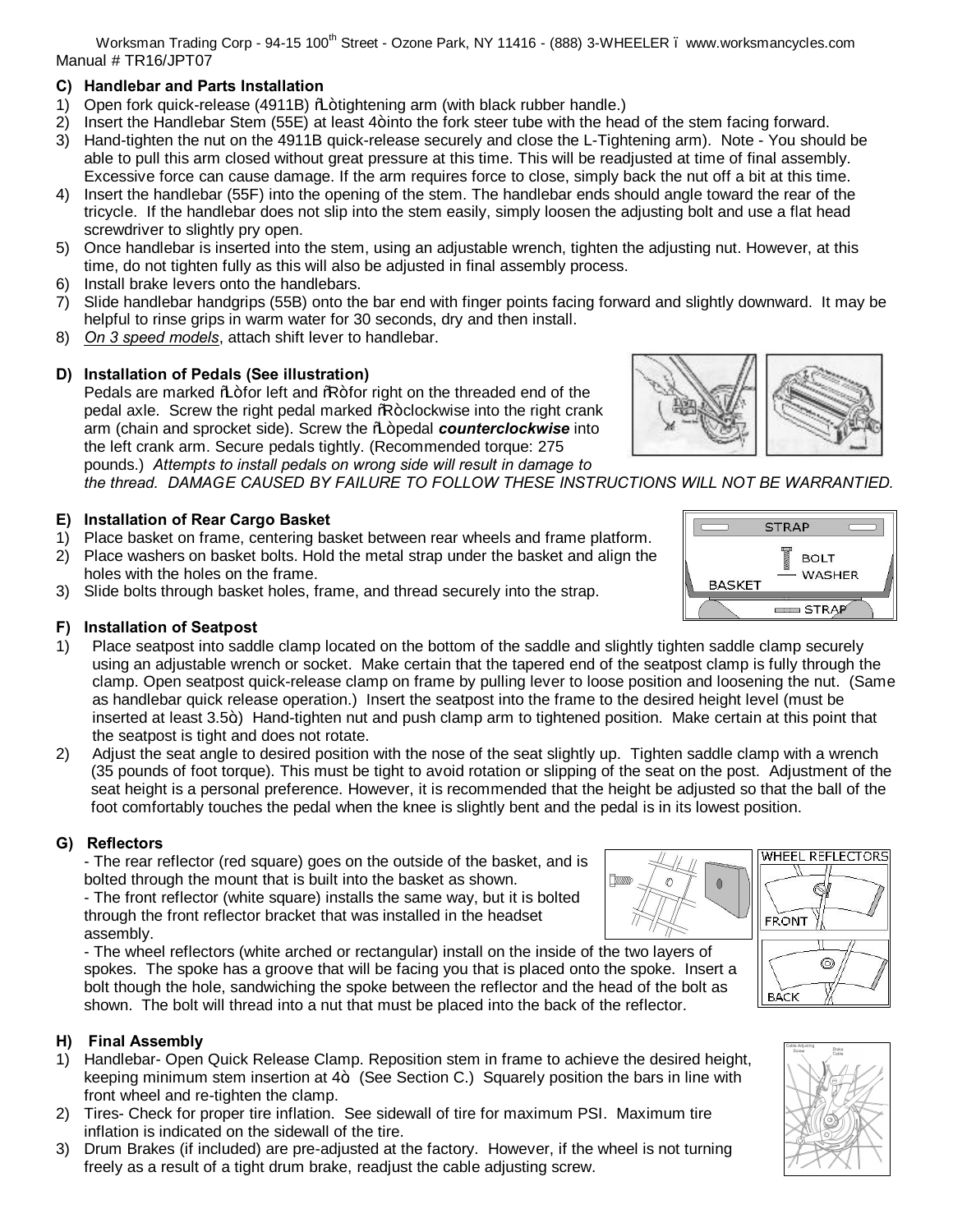Worksman Trading Corp - 94-15 100<sup>th</sup> Street - Ozone Park, NY 11416 - (888) 3-WHEELER . www.worksmancycles.com Manual # TR16/JPT07

**Make certain to read the manual prior to riding. Make certain to understand the rules of the road and safety instructions. Do not ride cycles after dark. In dusk or dawn, lights are recommended. Use of a helmet is always a good precaution, and may be required by law. Inspect your cycle regularly for wear of parts and replace as required. Only use factory original replacement parts. Lubricate chain, caliper brake pivot bolt and other parts as necessary and at least once every 6 months.**

### **How to Fold Your Worksman Folding Tricycle**

To fold, pull the %Safety-Loc+lever to the loose position. Pivot the lever toward the side of the tricycle. Lift up on the arm, releasing the pin from the %aafety-Loc+hinge pinhole. You will then be able to fold the frame. Be careful to position the pedals for wheel clearance. (The front wheel should tuck in toward the rear of the frame to the inside of the left wheel.) To refold, see Section A of these instructions. *It is advisable to place grease in the pinhole on the frame hinge every so often so the "Safety-Loc " system works easily.*

### **Owner's Responsibility**:

*Replacement Parts List*

- **1)** Make certain that all assembly instructions have been followed and that the tricycle is safe and ready to ride.
- **2)** Perform maintenance as needed.
- **3)** Provide instructions to anyone who may ride the cycle.
- **4)** Conform to all local regulations, including traffic laws.
- **5)** Be deemed physically fit to ride a cycle.

**Where to Ride a Three Wheeler:** It is recommended that you ride in areas that are paved and relatively flat. Avoid steep hills and naturally ride where you feel safe. Low traffic areas are most desirable.

**How to Ride a Three Wheeler:** Sit up straight when going straight. When turning, you should lean ever so slightly into the direction of the turn. Slow down prior to making a turn. Never make sharp turns. Steer by pointing the front wheel in the direction you wish to go. Note - Tricycles have a tendency to pull slightly to the left. This is common in all three wheelers.

It is common to hear some clicking noise that emanates from the chain when the tricycle is new. This will stop when the chain is broken in. (Chains stretch slightly when new.)

**Brakes and 3 Speed Coaster Brake Information:** Worksman folding tricycles are equipped with a front caliper, drum brake, or both. Operate the hand brake by squeezing the lever on the handlebar. Coaster (foot) brakes are engaged by pedaling backwards until the brake operates. It is best to gently slow the cycle down using the hand brakes and completing the stop using the coaster brake. For those models with the 3 speed coaster brake, simply use the handlebar mounted shifter to select the desired gear. Gear 1 is the easiest gear for easier starting or going up hills, while gear 2 and 3 are useful once you get to your desired riding speed. Select the gear that suits your individual taste and comfort level. *DO NOT SHIFT AND PEDAL AT THE SAME TIME. PAUSE PEDALLING, SHIFT, AND RESUME PEDALLING.*

| Replacement Farts List                  |      |                                 |                                                                   |  |  |  |
|-----------------------------------------|------|---------------------------------|-------------------------------------------------------------------|--|--|--|
| Part # Description                      |      |                                 | Part # Description                                                |  |  |  |
| <b>Front End Assembly</b>               |      | <b>Crank Assembly and Parts</b> |                                                                   |  |  |  |
| Front Fork (specify color)              |      | 7217                            | Pedals (pair)                                                     |  |  |  |
| Head Parts Set - Complete               |      | 1265                            | Crank Parts Set (All parts inside crank housing)                  |  |  |  |
| Quick Release Clamp and parts (fork)    |      | 3275                            | Crank (5.5+. Junior PT)                                           |  |  |  |
| Ball Cup (Upper) for frame head         | tube |                                 | 5275 Crank (4.5+. TR16)                                           |  |  |  |
| Ball Cup (Lower) for frame head tube    |      |                                 | 1380C Front Sprocket - 36T                                        |  |  |  |
| Bearings for Headset (pair)             |      |                                 | <b>Fenders for Junior PT (Rear Fender Kit is sold separately)</b> |  |  |  |
| Fork Bottom Cone (presses onto fork)    |      | 95                              | L-Bracket - front fender 4801<br>Rear Fender                      |  |  |  |
| <b>Threaded Top Adjusting Fork Cone</b> |      | 4800                            | Front Fender<br>4811<br><b>Rear Fender Brace</b>                  |  |  |  |
| Key Washer (Thin - Lower)               |      | 4802                            | Front Fender Brace<br>FS20<br>Rear Fender Kit                     |  |  |  |
| Key Washer (Thick - Upper)              |      |                                 | <b>Seat and Related Parts</b>                                     |  |  |  |
| 53BWO Key Washer (Thin - w/o tab)       |      |                                 | 4908D Seatpost . 15+                                              |  |  |  |
| Top Fork Lock Nut                       |      |                                 | 4908JR Seatpost . 9+                                              |  |  |  |
| Hand Grips (pair)                       |      |                                 | 4911A Quick Release Clamp for Seat Post                           |  |  |  |
| Handlebar Stem                          |      |                                 | 4912V Saddle-Wide (10+wide w/springs - standard)                  |  |  |  |
| Handlebar                               |      |                                 | 6911V Saddle Wide (13+with springs - optional)                    |  |  |  |
| <b>Reflector Bracket</b>                |      | <b>Frame Parts</b>              |                                                                   |  |  |  |
|                                         |      | 3200CB-JR                       | Frame (Specify color)                                             |  |  |  |
|                                         |      | 4908K-S                         | Safety-Loc hinge bolt / lever                                     |  |  |  |
|                                         |      |                                 |                                                                   |  |  |  |
|                                         |      |                                 |                                                                   |  |  |  |
|                                         |      |                                 |                                                                   |  |  |  |
|                                         |      |                                 |                                                                   |  |  |  |